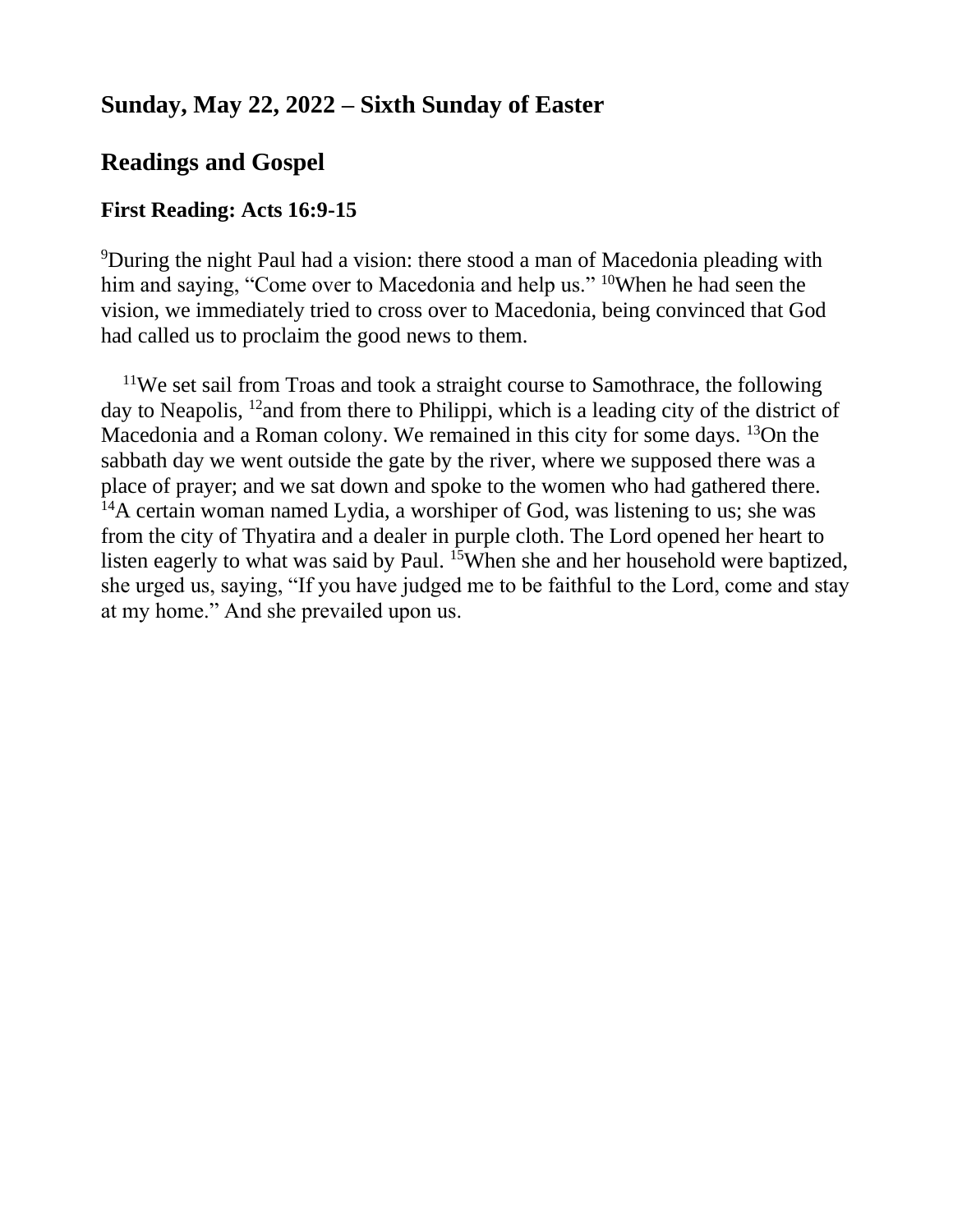#### **Psalmody: Psalm 67**

<sup>1</sup>May God be merciful to <sup> $\vert$ </sup> us and bless us; may the light of God's face **<sup>|</sup>** shine upon us.

### <sup>2</sup>**Let your way be known <sup>|</sup> upon earth, your saving health a- <sup>|</sup> mong all nations.**

<sup>3</sup>Let the peoples praise **<sup>|</sup>** you, O God; let all the **<sup>|</sup>** peoples praise you.

### <sup>4</sup>**Let the nations be glad and <sup>|</sup> sing for joy, for you judge the peoples with equity and guide all the na- | tions on earth. R**

<sup>5</sup>Let the peoples **<sup>|</sup>** praise you, O God; let all the **<sup>|</sup>** peoples praise you.

### <sup>6</sup>**The earth has brought <sup>|</sup> forth its increase; God, our own <sup>|</sup> God, has blessed us.**

<sup>7</sup>May God <sup>|</sup> give us blessing, and may all the ends of the earth **<sup>|</sup>** stand in awe. **R**